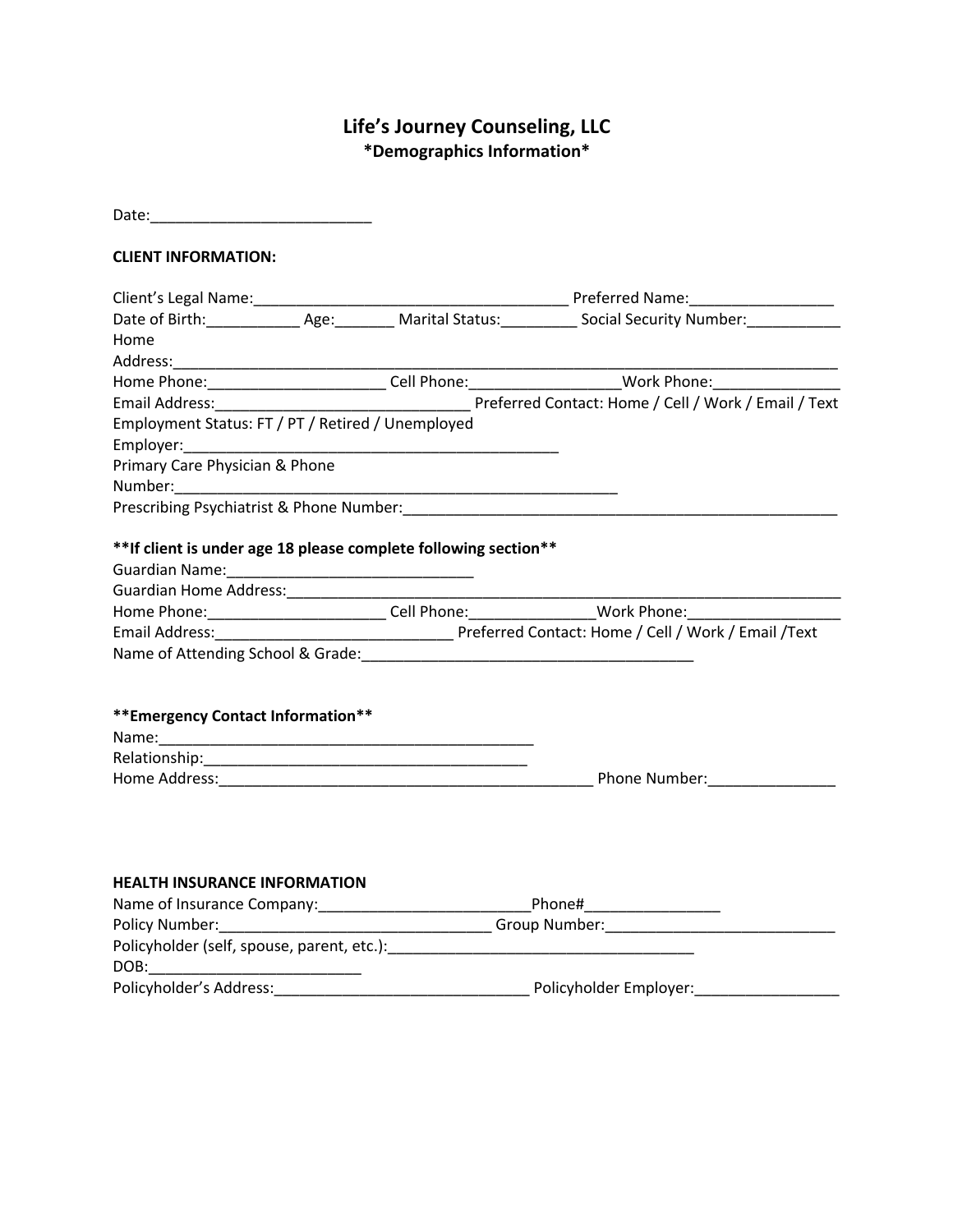## **Life's Journey Counseling, LLC**

#### **\*Informed Consent to Treatment & Disclosure\***

Thank you for selecting Life's Journey Counseling to support you in reaching your goals! In order to best assist you it is important you read and understand this document in its entirety. A therapeutic relationship between a person and a therapist works in part because of clearly defined rights and responsibilities held by each person. As a client in therapy, you have certain rights and responsibilities that are important for you to understand, as well as legal limitations to these rights that you should be aware of. Please take your time reading through this information and **INITIAL IN SPACES PROVIDED**. If you have any questions about any of our policies, please feel free to ask.

\_\_\_\_\_\_**Risk/Benefits of Counseling:** While there are no guarantees to specific outcomes, making the decision to engage in counseling provides an opportunity to make positive changes to your life. These changes may include, but are not limited to, increased satisfaction in relationships, increased ability to cope with stress, better understanding of your own wants/needs, improved communication, overall better moods, decreased anxiety, and increased self-esteem, as well as replacing maladaptive behaviors with healthier more productive ones. In order to experience the changes you want to see, you may be faced with challenging and uncomfortable feelings, at times, throughout the process. These may include, but are not limited to, intense negative emotions related to trauma, changes in relationships that were not intended, and uncertainty about you. Additional risks may include, but are not limited to, denial of health insurance coverage due to diagnosis or treatment of "pre-existing conditions."

\_\_\_\_\_\_**Confidentiality**: (please refer to HIPAA Notice of Privacy Practices for further details). Based on the law and professional ethics, all clients have the right to confidentiality and privileged communication about specific information shared in session. Life's Journey Counseling, LLC, is in compliance with federal and state laws and will maintain the privacy of your PHI (protected health information). If you request to have your PHI released or obtained to/from anyone outside of Life's Journey Counseling, LLC, you will be required to sign a release of information prior to information being shared or received. While confidentiality is a right, there are limitations surrounding confidentiality you should be made

aware of as listed in the following:

\*Your therapist at Life's Journey Counseling, LCC may consult with other professional colleagues in order to provide you with the best care. This is considered best practice for therapists in private practice. During any type of clinical supervision or consultation, no identifying information about you (i.e., your name) will be used.

\*If it is determined that at any time you pose an imminent risk to yourself or others, Life's Journey Counseling, LLC is required by law to release necessary information to the appropriate parties to ensure safety.

\*Abuse/Neglect: In the event of reported or suspected abuse and/or neglect of children, or vulnerable adults (i.e., elder abuse, disabled persons), Life's Journey Counseling, LCC is required by law to report this information to the appropriate authorities. Additionally, any suspected or reported animal abuse will also be reported to appropriate authorities.

\* If you are a minor child, your parent/guardian has the right to receive updates on your progress in treatment; however, they will not be given specific details of in session conversations.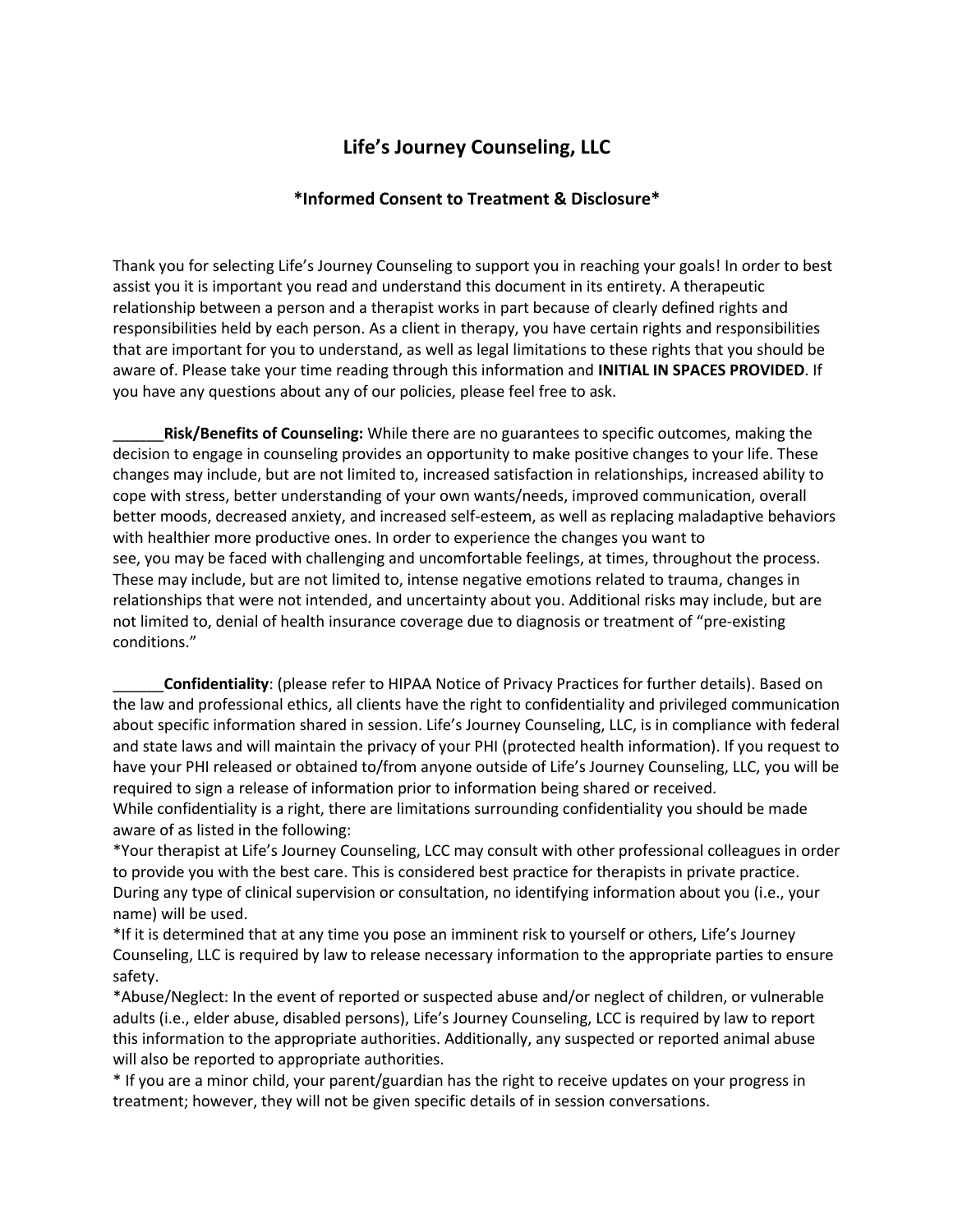\_\_\_\_**Confidentiality & Technology:** You may choose to use various technologies as part of your treatment experience, including email, texts, voicemail, and fax. Life's Journey Counseling, LLC will take every precaution to safeguard your information, but cannot guarantee that unauthorized access to electronic communication could occur. Please be aware of this when choosing to utilize these forms of communication. It is recommended that only non-clinical issues (i.e., scheduling, billing, cancellations, etc..) be communicated using email or text, this will help to ensure confidentiality.

\_\_\_\_**Social Media Policy:** Therapists at Life Counseling, LLC will not accept or respond to any friend/follow requests from current or former clients on any social networking sites, as this compromises confidentiality and blurs the boundaries of our professional relationship.

\_\_\_\_**Insurance:** If you have a health insurance policy, it is likely you have some mental health coverage. With your consent, Life's Journey Counseling, LLC will assist you in obtaining information relevant to your coverage and billing for sessions provided, however**, it is your responsibility to be informed of the scope of your coverage by calling your insurance company and ensuring that you understand your benefits.** Additionally, while you are in treatment it is your

responsibility to inform Life's Journey Counseling, LLC of any changes to your insurance coverage. Please note insurance companies require you to authorize Life's Journey Counseling, LLC to provide them with protected health information such as diagnosis, dates of services, and possibly your treatment plan in order to secure payment. If your policy requires you to cover a percentage of the session fee (i.e., copay), the amount due is to be paid at the time of the session in full by cash, check or credit card. Furthermore, some insurance plans have a deductible, this is the out-of-pocket amount that must be paid by the patient prior to insurance companies being willing to cover any portion of the service fee.

Finally, if you use your insurance plan, authorization from your insurance company may be required prior to your intake appointment before they will cover therapy sessions. If you did not obtain prior authorization and it is required, you will be responsible for full payment of the session fee that was not covered by insurance due to lack of authorization.

\_\_\_\_**Appointments:** Initial assessments will be 60 minutes in duration, and subsequent appointments will typically be between 45-55 minutes dependent on insurance coverage. To begin, sessions are typically scheduled on a weekly basis; however, this is determined based on your identified needs, clinical recommendations, and availability. The time scheduled for your therapy session is reserved for you. Therefore, if you need to cancel or reschedule a session, you are asked to provide at least 24 hours' notice. You are responsible for arriving to your therapy session on time, if you arrive late, your appointment will still need to end at the originally scheduled time.

\_\_\_\_**Attendance:** Consistent attendance in therapy greatly contributes to a successful outcome. If you need to cancel or reschedule a session with your therapist, you are expected to contact your therapist directly with a 24 hour notice. If you miss a session or cancel without a 24 hour notice, you will be subject to a cancellation/missed appointment fee of \$75, unless we both agree you were unable to attend due to circumstances beyond your control. Please be advised this fee is not covered by insurance and cannot be paid through a HSA/FSA account; you are responsible for this fee. Additionally, if you are a no show or late cancellation for 3 sessions within a 60 day period, you will likely be discharged from services at Life's Journey Counseling, LLC. If at any time during your treatment, it becomes apparent that consistent attendance in therapy is a concern, you or your therapist can initiate a discussion about this in order to best address the concern.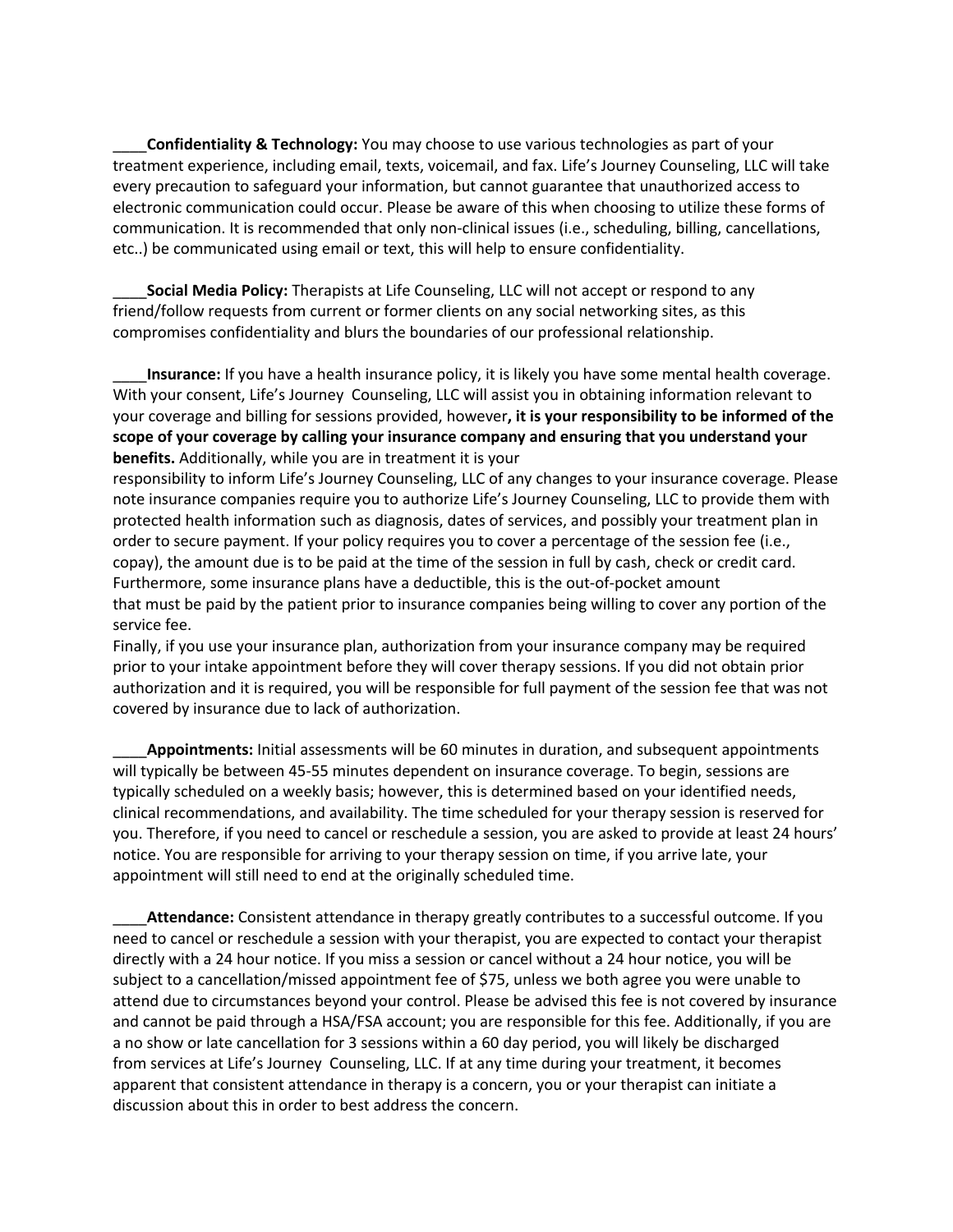\_\_\_\_**Crisis/Emergency:** Life's Journey Counseling, LLC and its' therapists are not available 24 hours a day. If your call is not immediately answered, it is because they are with clients or otherwise unavailable. You are welcome to leave a message on the confidential voicemail and your call will be returned as soon as possible. If you are experiencing a behavioral health crisis, please call 911 or, if safely able to, get to your nearest hospital emergency room, rather than leaving a voicemail. This will help ensure you get the treatment and support you need as quickly as possible.

\_\_\_\_**Notice of Privacy Practices**: I have received, read, and understand Life's Journey Counseling, LLC Notice of Privacy Practices.

\_\_\_\_\_\_\_\_\_\_\_\_\_\_\_\_\_\_\_\_\_\_\_\_\_\_\_\_\_\_\_\_\_\_\_\_\_\_\_ \_\_\_\_\_\_\_\_\_\_\_\_\_\_\_\_\_\_\_\_\_\_\_\_\_\_\_\_\_\_\_\_\_\_\_

Client Name Printed

Client or Parent/Guardian Signature Date

\_\_\_\_\_\_\_\_\_\_\_\_\_\_\_\_\_\_\_\_\_\_\_\_\_\_\_\_\_\_\_\_\_\_\_\_\_\_\_